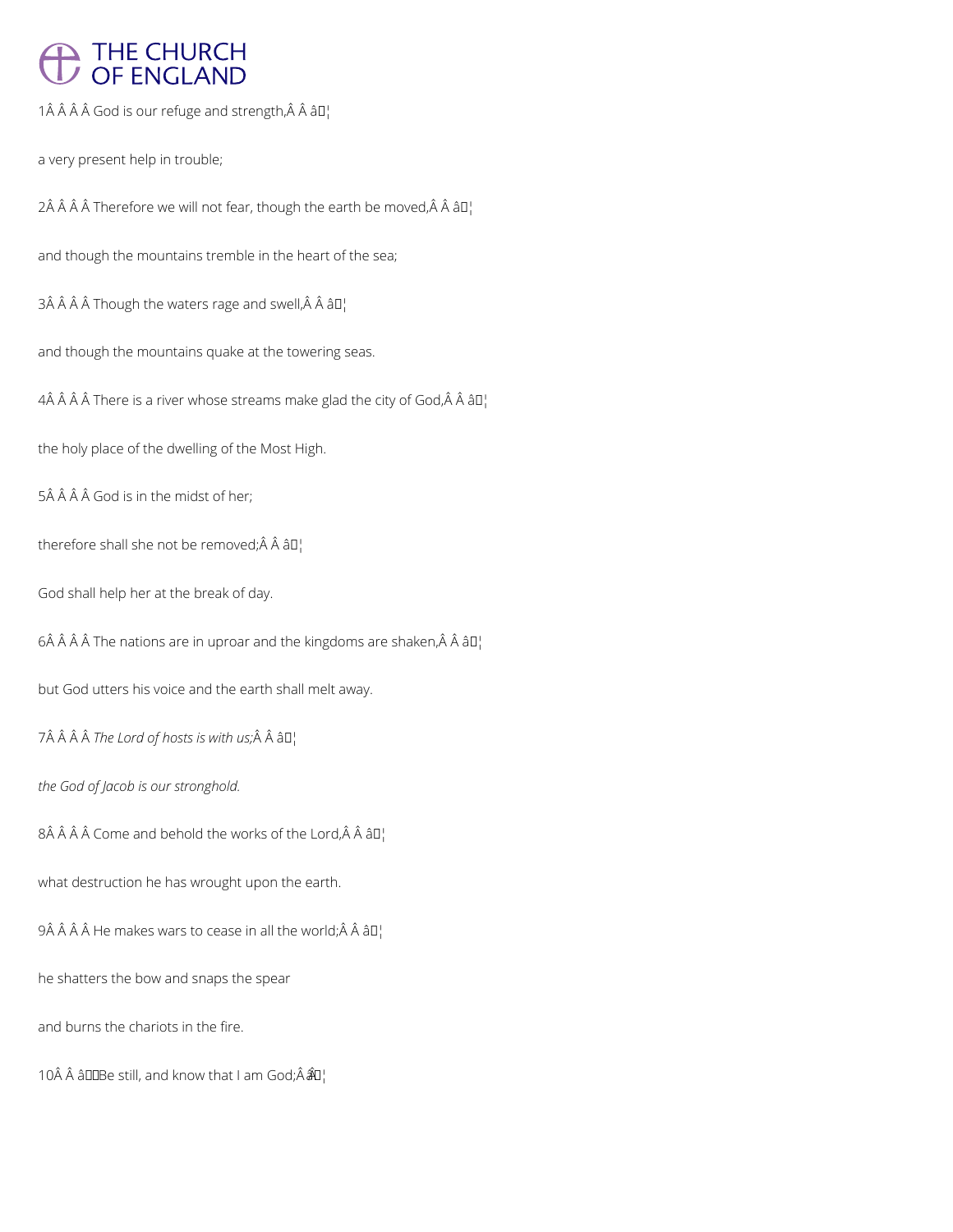I will be exalted among the nations;

I will be exalted in the earth. $\hat{a} \in \mathbb{M}$ 

11  $\hat{A}$  T $\hat{A}$  he Lord of host $\hat{A}$   $\hat{B}$   $\hat{B}$   $\hat{B}$   $\hat{B}$   $\hat{B}$   $\hat{B}$   $\hat{B}$   $\hat{B}$   $\hat{B}$ 

the God of Jacob is our stronghold.

God of Jacob,

when the earth shakes

and the nations are in uproar,

speak, and let the storm be still;

through Jesus Christ our Lord.

## Â

Common Worship: Daily Prayer, material from which is included here,

is copyrighth  $\hat{\mathbb{A}}$  @Archbishops' 2000 of braind publish hend roby House Publishing

Copy to clipboard Common Worship - Daily Prayer

Image not found or type unknown

## [Join us in Daily Prayer](https://www.churchofengland.org/prayer-and-worship/join-us-in-daily-prayer)

Join us in Daily Prayer



Daily Prayer is available from Church House Publishing